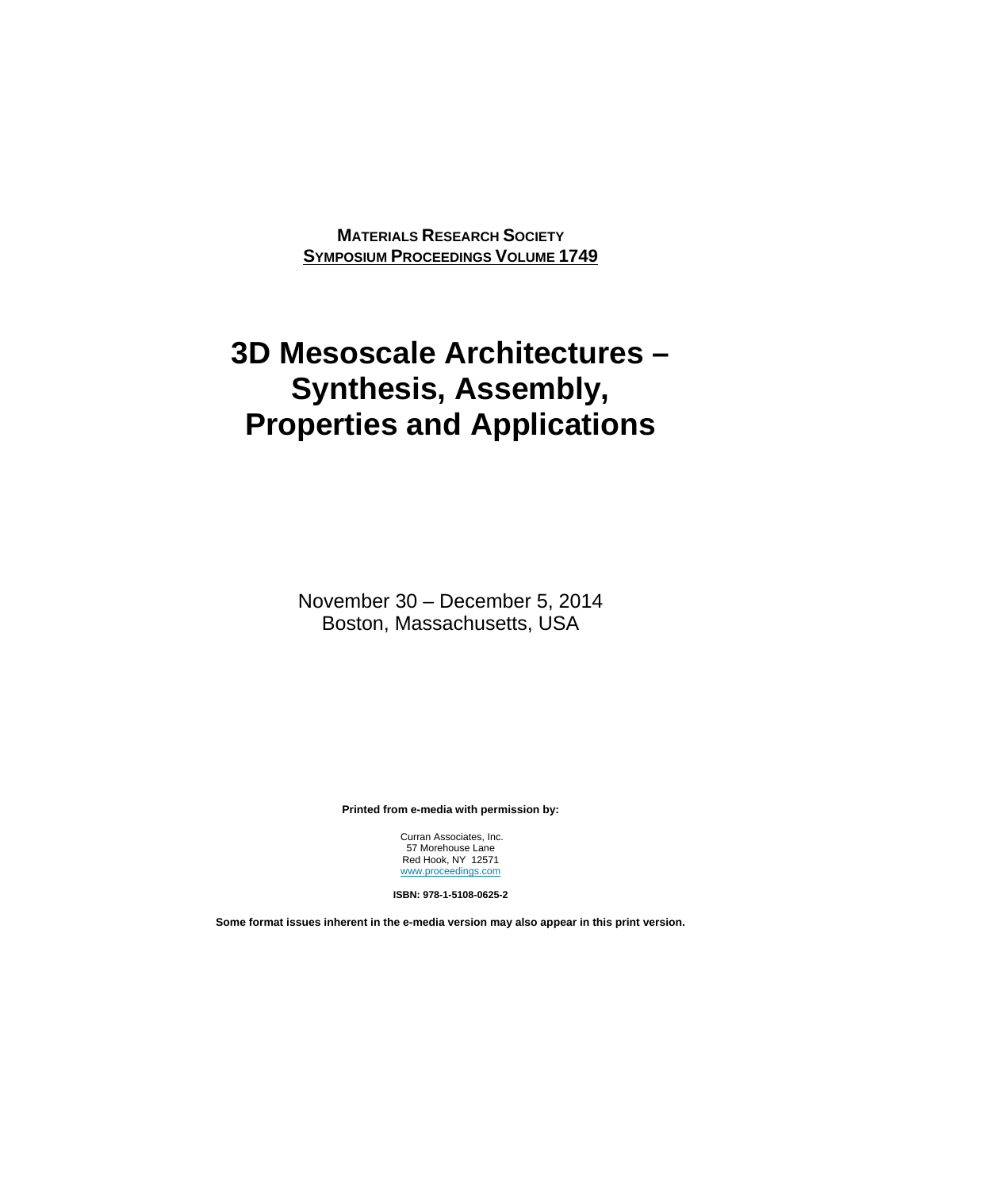©Materials Research Society 2015

This reprint is produced with the permission of the Materials Research Society and Cambridge University Press.

This publication is in copyright, subject to statutory exception and to the provisions of relevant collective licensing agreements. No reproduction of any part may take place without the written permission of Cambridge Uni

Cambridge University Press Cambridge, New York, Melbourne, Madrid, Cape Town, Singapore, São Paulo, Delhi, Tokyo, Mexico City

Cambridge University Press 32 Avenue of the Americas, New York, NY 10013-2473, USA www.cambridge.org

Materials Research Society 506 Keystone Drive, Warrendale, PA 15086 www.mrs.org

## CODEN: MRSPDH

ISBN: 978-1-5108-0625-2

Cambridge University Press has no responsibility for the persistence or accuracy of URLs for external or third-part Internet Web sites referred to in this publication and does not guarantee that any content on such Web sites is, or will remain, accurate or appropriate.

## **Additional copies of this publication are available from:**

Curran Associates, Inc. 57 Morehouse Lane Red Hook, NY 12571 USA Phone: 845-758-0400 Fax: 845-758-2634 Email: curran@proceedings.com Web: www.proceedings.com